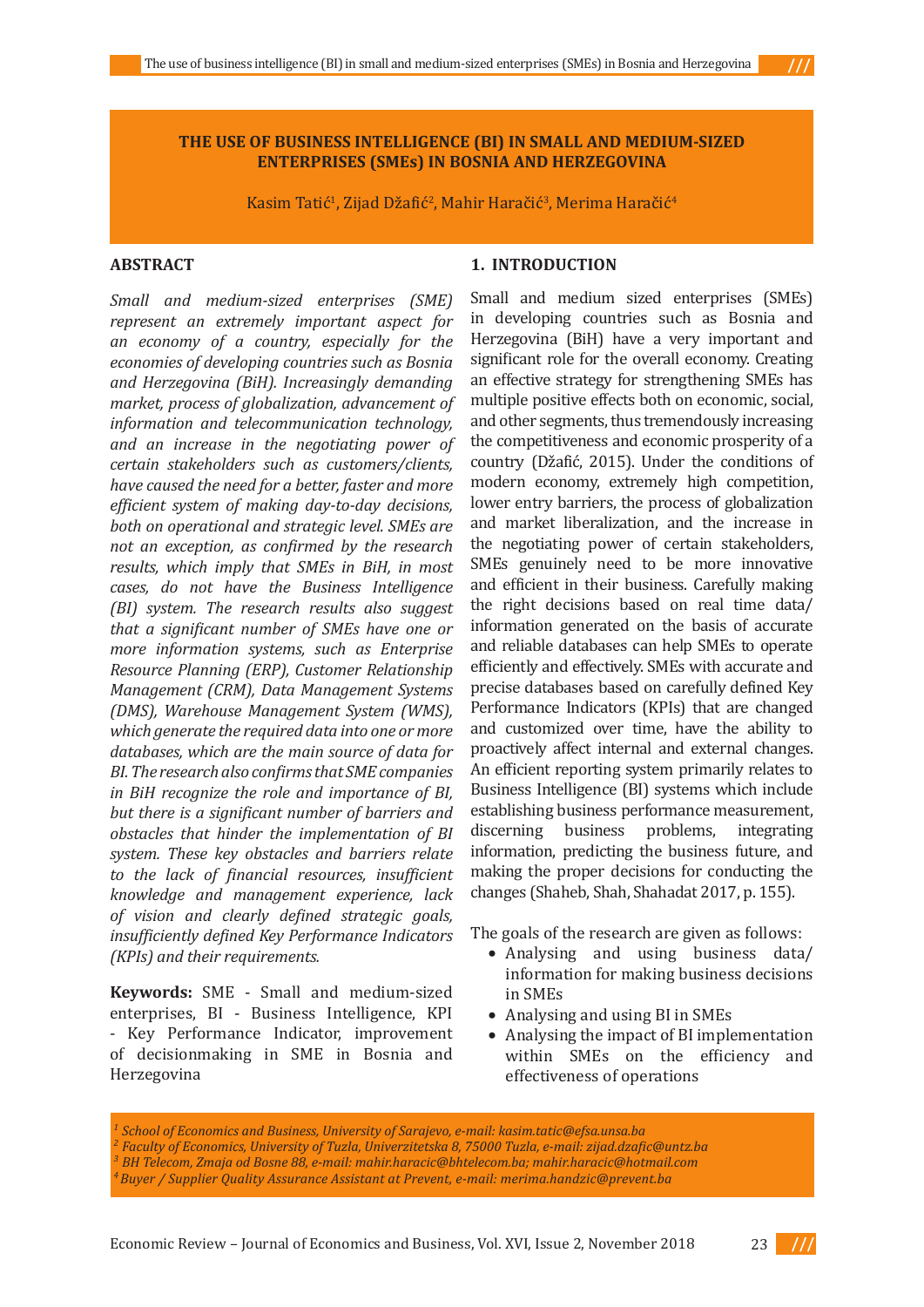• Analysing key causes and barriers for BI implementation in SMEs

The hypotheses are postulated as follows:

- SMEs do not have advanced reporting systems (BI tools), posing a risk and danger for SMEs' business.
- • Implementation of BI systems in SMEs leads to increased efficiency and effectiveness of operations.

### **2. LITERATURE REVIEW**

SMEs can be defined as relatively small sized industries with the following characteristics: actively managed by their owners, highly personalized, largely local in their area of operations dependent on internal sources of capital to finance their growth (Shahe, Shah, Shahadat 2017, pp. 151-152). There is no unique division of SMEs due to a varying degree of development and size of a country's economy, meaning that SMEs in large economies and developed countries can represent large companies in small economies and underdeveloped countries. However, what is common to many countries and economies (historically observed) is the role of SMEs as the hidden engines of country's development. SMEs have a critically important role in the economy of each country, especially in underdeveloped countries and developing countries such as BiH. The key roles are the economic and social role, fundamental for economic development. SMEs face significant constraints and struggles with resources issues in relation to large companies and corporations. That is why SMEs have the need for constant monitoring of business and the use of resources in everyday business, especially in the information management and decision-making segment (Raj, Wong, Beaumont 2016, Ngah, Abd Wahab, Salleh 2015, pp. 1325-1328).

Systemic approach and application of information technology are crucial in the process of collecting, managing and using data/ information. Having accurate information at the right time leads to making better business decisions that directly affect the business of SMEs, both in the segment of revenue increase and/or in the reduction of costs (Agostino, Søilen, Gerritsen 2013, p. 7). The progress of information and telecommunication technology contributes to rapid lowering the cost of data storage and access. This allows companies to create the most effective interaction between applications, databases, technologies, and analytical methodologies to increase business performance (Horakova, Skalska 2013, p. 50). BI system can be defined as "The processes, technologies to turn data into information, information into knowledge, and knowledge into plans that drive cost-effective business action. Business intelligence (BI) encompasses data warehousing, business analytic tools and content management." (Al-ma'aitah 2013, p. 25). BI represents the knowledge gained through the access and analysis of business information (Dresner Advisory Services 2017, p. 3). It is important to point out and emphasize that BI is not a product, technology or methodology. It is a combination of products, technologies and methodologies that leverage information assets to key business processes to achieve improved business performance (Benjamin 2013).

BI fulfils a highly significant and important role in the business of all companies, including SMEs. However, the implementation of BI in SMEs is slow and gradual, primarily due to a significant number of constraints that SMEs face, because of which BI solutions are less frequent in SMEs compared to large companies and organizations. It is also important to point out that BI is not equally implemented in all SME departments, but it is most commonly used in: sales, marketing, purchasing, accrual, finance, accounting, human resources, and IT (Horakova, Skalska 2013, p. 52). Therefore, it can be concluded that the application of BI is not an exclusive top-level management (Raj, Wong, Beaumont 2016, p. 42, Davenport, Harris, Morison 2010, Negash, Gray 2008). Moreover, the justification for investing in BI solutions is questionable if the same will be used exclusively by a limited and small number of SME managers/employees. BI system should be implemented and included for decision-making processes, whether day-to-day operational or strategic decisions. Of course, BI needs to be adjusted to diverse functions, needs and levels of decision-making, to improve the efficiency of decision-making.

Essentially, BI tools provide analytical data and KPI that allow organizations of all sizes to

 $III$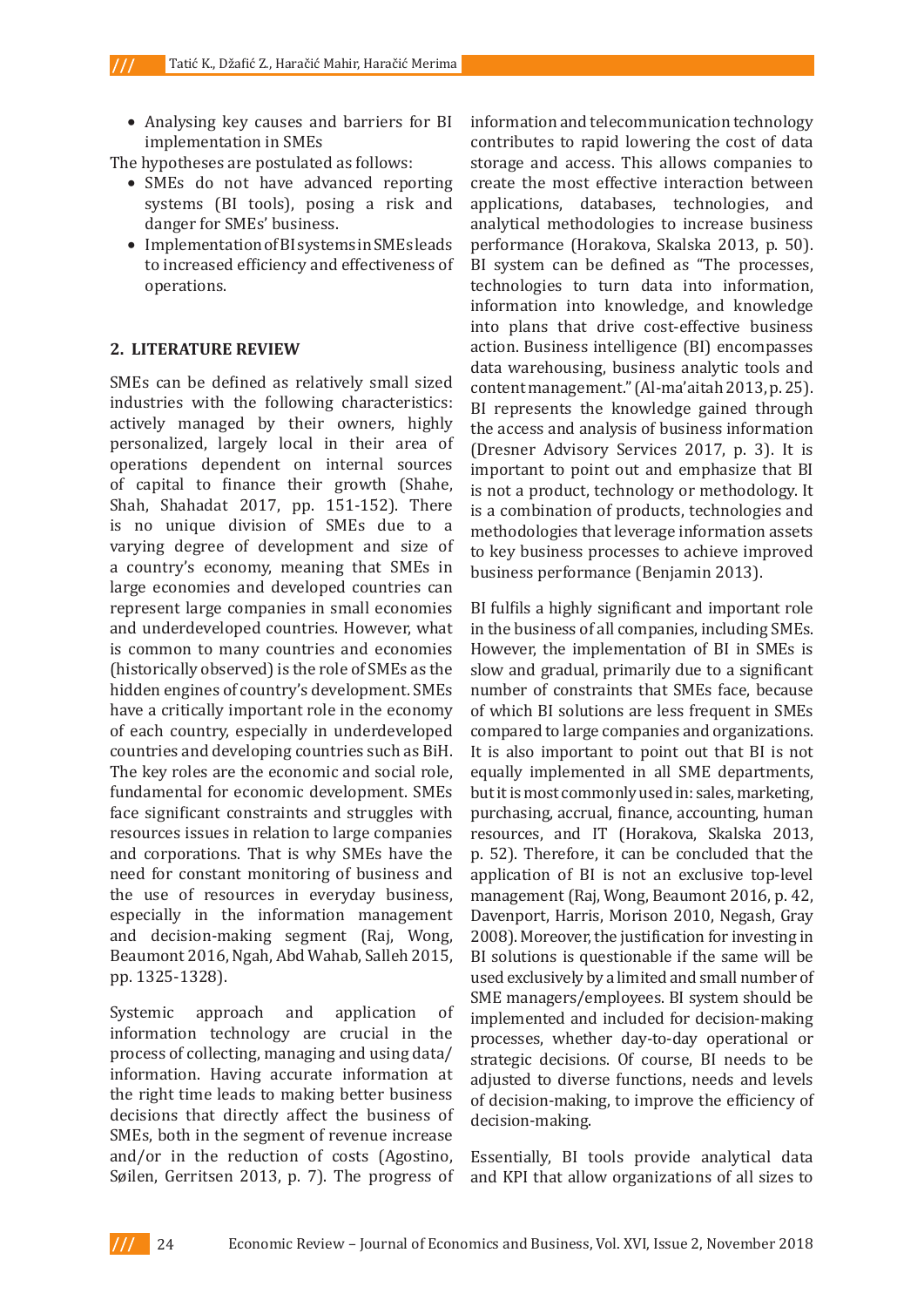have better management (Raj, Wong, Beaumont 2016, p. 48) and therefore to be more efficient and effective. For SMEs, it is also an interesting fact that in most cases top management decides on IT issues. Due to this, top management support in SMEs is not a question of "success" but of general interest in BI systems (Scholz, Schieder, Kurze, Gluchowski, Böhringer 2010, p. 5). Top management awareness of the opportunities and risks of implementing BI solutions is crucial as well as their awareness of potential implementation risks (financial, process, hierarchical, etc.) or the risks that SMEs encounter in case they do not implement BI system (e.g. inefficient system of making business decisions and KPI monitoring).

Some of the most significant benefits of BI system are faster and more accurate reporting, improved decision making, improved customer service, and revenue increase. BI is considered as a technique to collect the internal and external data available to a company, backing decision making and improving corporate performance (Olexová 2014, p. 95, Vugt, Jacobsen 2017, p. 3). Tangible benefits of BI relate to time saving, cost saving, return on investment (ROI), while intangible benefits relate to revealing the true state of business, better strategic plans and decisions, and customer and supplier satisfaction (Ipomai 2016, pp. 10-12).

Most companies are interested in BI primarily because of the value generated by converting data into information or information into knowledge used to make business decisions (Srichai, Thammakoranonta 2011, p. 32, Haračić 2012, p. 162). BI does not only improve the process of decision making, it also improves business processes within the company (Al-Ma'aitah 2013, p. 24). It therefore increases the efficiency and effectiveness of operations. Adequate implementation of BI includes its application in various business segments of a company, one of which is Business Process Management (BPM). A survey carried out among domestic companies clearly shows that domestic companies have plenty of room for improving the efficiency and effectiveness of their operations but also that BPM is no longer a luxury for companies, but rather a means of survival in the market (Tatić, Haračić, Haračić 2018, pp. 11-12).

BI empowers better understanding of internal business processes (micro view) but it also enables more thorough understanding of all the participants in the market (as a macro view) through systematic acquisition, collation, analysis, interpretation, and exploitation of information. A crucial segment of BI is identifying opportunities and market-related<br>threats, relationships with customers, relationships suppliers, and competitors (Olszak 2014, p. 1103). Implementation of BI systems in SMEs is a strategic decision that affects performance, efficiency, cost, resource use, and so on (Vugt, Jacobsen 2017, p. 2).

When it comes to BI, it is essential to point out the existence of various BI versions. Thus, for instance, BI 1.0 relates to data warehousing, data mining and Online analytical processing OLAP. Implementation of web mining, opinion mining techniques, mobile mining techniques, and semantic processing are applied in establishing BI systems. BI designed for acquiring and processing data from web resources relates to version BI 2.0 (Horakova, Skalska 2013, p. 54). BI 3.0 is responsible for gathering and analyzing data from various mobile devices (Olszak 2014, p 1103). A typical BI system includes the following components (Kfouri, Skyrius 2016, p. 99):

- • On-line analytical processing referring to the way end users navigate through data along various dimensions.
- Advance analytics for analyzing data using statistics and other quantitative techniques to predict and indicate patterns.
- Data warehouse handling integration of numerous organization records for aggregation and query tasks.
- Real-time (BI) functions for real-time analysis and distribution of information.

There are certain signals that may indicate the company has problems in analyzing the data. Some of the signals include the following (McCabe, Aggarwal, Davis 2011, page 3):

- • Employees spend too much time reentering data from one system to another, and reconciling data from these inconsistent systems.
- Managers invest too much time creating Excel spreadsheets to make business decisions.

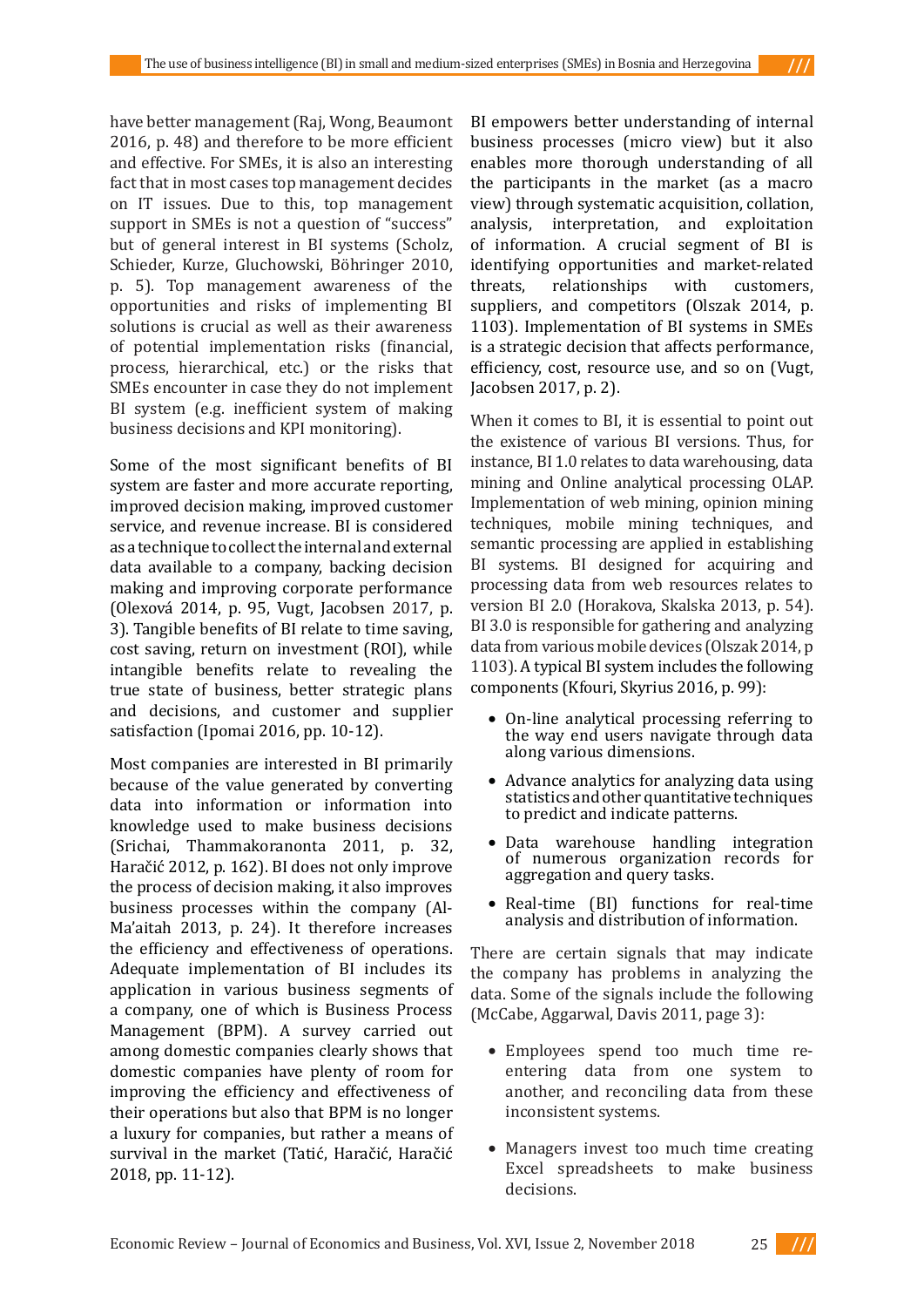- Different managers make decisions based on different sets of data that report various versions of stories.
- Managers do not utilize the company's business data because they do not trust it.
- Managers have no way to measure key performance indicators such as productivity, return on investment, time to report, days sales outstanding, etc.
- Managers are incapable to track real performance against the strategic plan.
- Only a handful of specialists are able to analyze data and generate reports; most users have to request analytic reports that are labor intensive and slow to arrive.
- Reports are routinely created for historical reasons ("that's what we've always done") rather than for business-driven reasons.
- The budgeting and forecasting process is complex and takes weeks instead of days.
- There is a lack of real-time visibility and collaboration capabilities.

BI system processes information and data from numerous sources (internal and external)<br>supporting superior business decisionsupporting making through past, present, and predictive compositions/trends of organizations' operations (Benjamin 2013, p. 2, Ipomai 2016, p. 1). The conditions of modern economy create an environment in which a final customer/ user is more important and significant for the company. BI is an excellent tool that can help SMEs to maintain an adequate level of customer satisfaction and loyalty (Al-ma'aitah 2013, p. 24).

BI has a number of characteristics and goals, while the following are considered as the most important (Al-ma'aitah 2013, p. 25, Horakova, Skalska 2013, p. 51): data access from various different sources, continuous<br>improvement, threats and opportunities improvement, threats anticipation, response to internal and external environmental decisions, speed-low cost, problem identification and problem solving, easy way to display knowledge and easy data retrieval. Additionally, BI empowers the achievement of the following business goals: meeting business strategy and mission, improving business performance, maximizing profit, minimizing cost, improving customer satisfaction, taking right decision and actions, reducing risks and uncertainty, providing constant monitoring and control, etc.

Successful BI implementation requires making a strategic decision and clearly defining the implementation steps as the basics. Implementation of BI solution has a number of basic preconditions that relate, inter alia, to the existing information systems of SMEs (ERP, WMS, DMS) or the construction of adequate databases Data or DW Data Warehouse (DW). This means SMEs should have adequate information systems, regulated business systems, and satisfying databases on the basis of which it is possible to generate proper KPIs, data and information.

Complex BI implementation steps incur huge costs, due to considerable investments in infrastructure, software, licenses, training, and wages. Unfortunately, due to this valuable investment many organizations fail to recognize the expected benefits of BI (Gaardboea, Nyvanga 2017, p. 484). The most important characteristics which differ SMEs from larger companies include resource and knowledge limitations, lack of money, reliance on a small number of customers, and need for multi-skilled employees (Dyczkowski, Korczak, Dudycz 2014). These characteristics constitute the prime reasons why SMEs need BI for analyzing and satisfying their customer's needs (Vugt, Jacobsen 2017, p. 1). SMEs are socially and economically important and need tools and solutions to maintain their competitiveness in challenging environments, particularly because they operate in extremely competitive, turbulent and uncertain markets (Fedouaki, Okar, El Alami 2013, p. 2). Implementation of BI requires SMEs to possess an organizational structure and hierarchy built on the organizational culture and business processes that rely on information technology in everyday work. Unfortunately, there are many examples of unsuccessful implementation of BI within SMEs and other companies, directly affecting financial and all other operations. For instance, about 60% to 70% of BI applications fail due to the technology, organizational, cultural

 $III$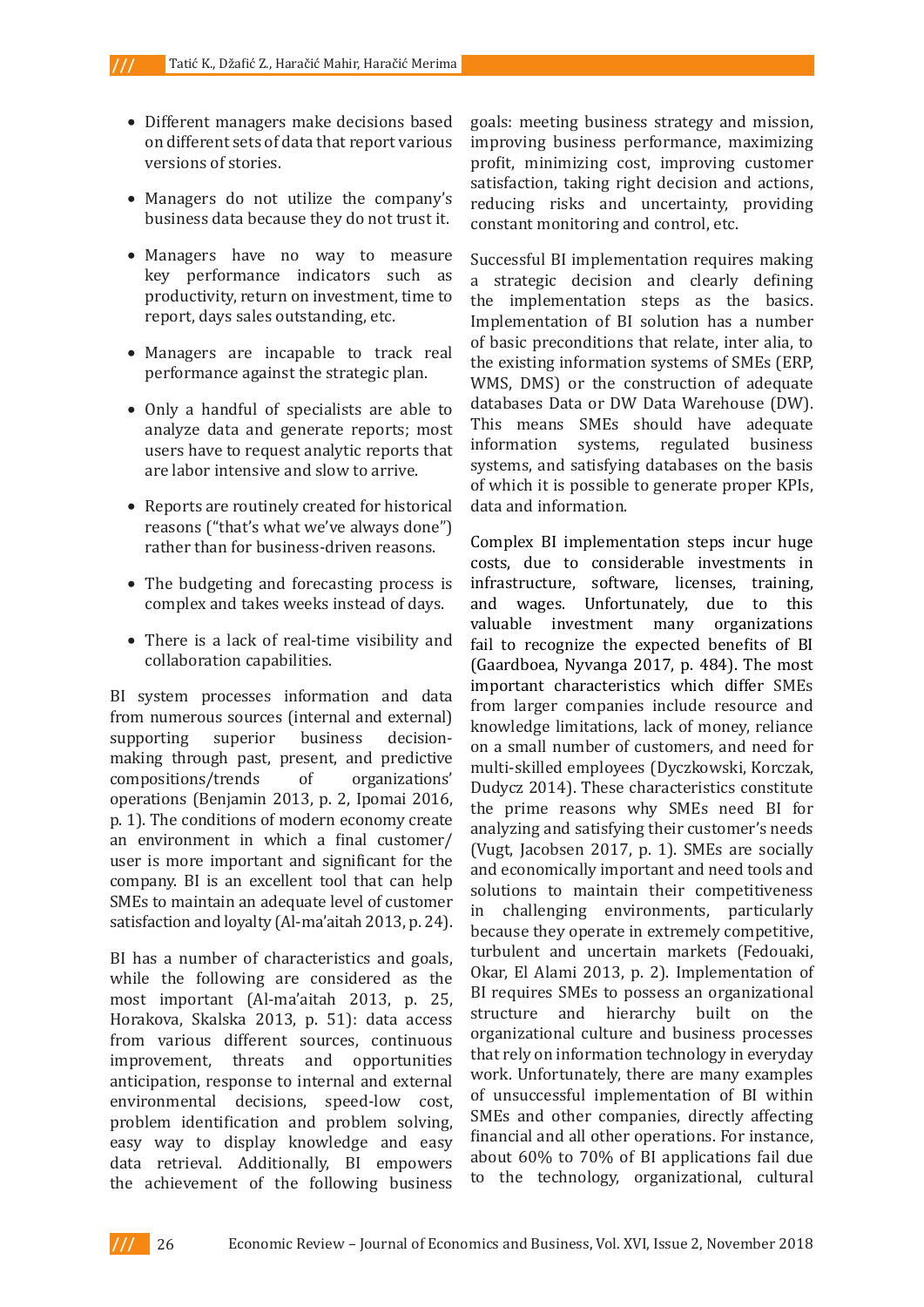## **3.1. General data about the respondents and SMEs**

On the basis of the research results, 66% of the respondents were male while about 33% of them were female. Additionally, 47% of the respondents had a university degree and 38% of them completed master's degree. Over twothirds of the respondents work in SMEs that have been in business for over 11 years or more.



Graph 3.1. Respondents' level of education



Graph 3.2. The duration of SMEs business operations Source: Authors' analysis.

The majority of the respondents were from SMEs with up to 50 employees (46%), 33% of them were from SMEs with 51 to 150 employees, 10% of them were from SMEs with 151 to 300 employees (10%), while 12% of them were from SMEs with over 300 employees. The majority of the respondents were from SMEs whose primary activity is trade (36%), following by production (27%), services (30%), education (3%), and others (4%). Based on the results of the survey, it can be concluded that SMEs generate significant annual revenues exceeding several hundred thousand to several million BAM, which points to the fact that SMEs involved in the research maintain a stable business.

and infrastructure issues (Clavier, Lotriet, Loggerenberger 2012, Karim 2011, pp. 196-203, Olszak, Ziemba 2012). Progress in information technology as well as the modern software and hardware solutions have helped in overcoming some of the key barriers and implementation issues. The usage of modern technology enables final customers to use BI applications, unlike in the near past, with the optimal utilization of resources and the necessary financial resources for the successful implementation of BI system. The growing application of cloud computing, Software as a Service, as well as open source BI expand the opportunities for SMEs to implement BI (Fedouaki, Okar, El Alami 2013, p. 2).

### **3. RESEARCH RESULTS**

The research was conducted in the period from July 2018 to October 2018. A total of 2500 questionnaires was distributed by e-mail to the respondents who were employees of SME companies in BiH. Only 101 questionnaires were filled in full, with all required answers. Considering the number of completed questionnaires, it can be concluded that SME employees were not interested in participating in the survey and they were unwilling to provide information about the SME in which they work, even though the research was completely anonymous. The questionnaire consisted of the following five segments: general data about respondents, analysis of the current situation, business practice in SMEs, decision making, causes and barriers of BI implementation in SMEs.The research questions were intentionally created on the basis of an analysis of available literature and research covering the subject area (Srichai, Thammakoranonta 2011, Horakova, Skalska 2013, Dresner Advisory Services 2017, Agostino, Søilen, Gerritsen 2013, Olexová 2014, Scholz, Schieder, Kurze, Gluchowski, Böhringer 2010, Olszak, Ziemba 2012, McCabe, Aggarwal, Davis 2011), the authors' experiences and defined goals of the research.

The classification of SMEs is based on the number of persons employed defined by the EU regulation (European Commission 2018). A smaller number of respondents belong to a group of large companies whose results will be presented. However, the specific focus of

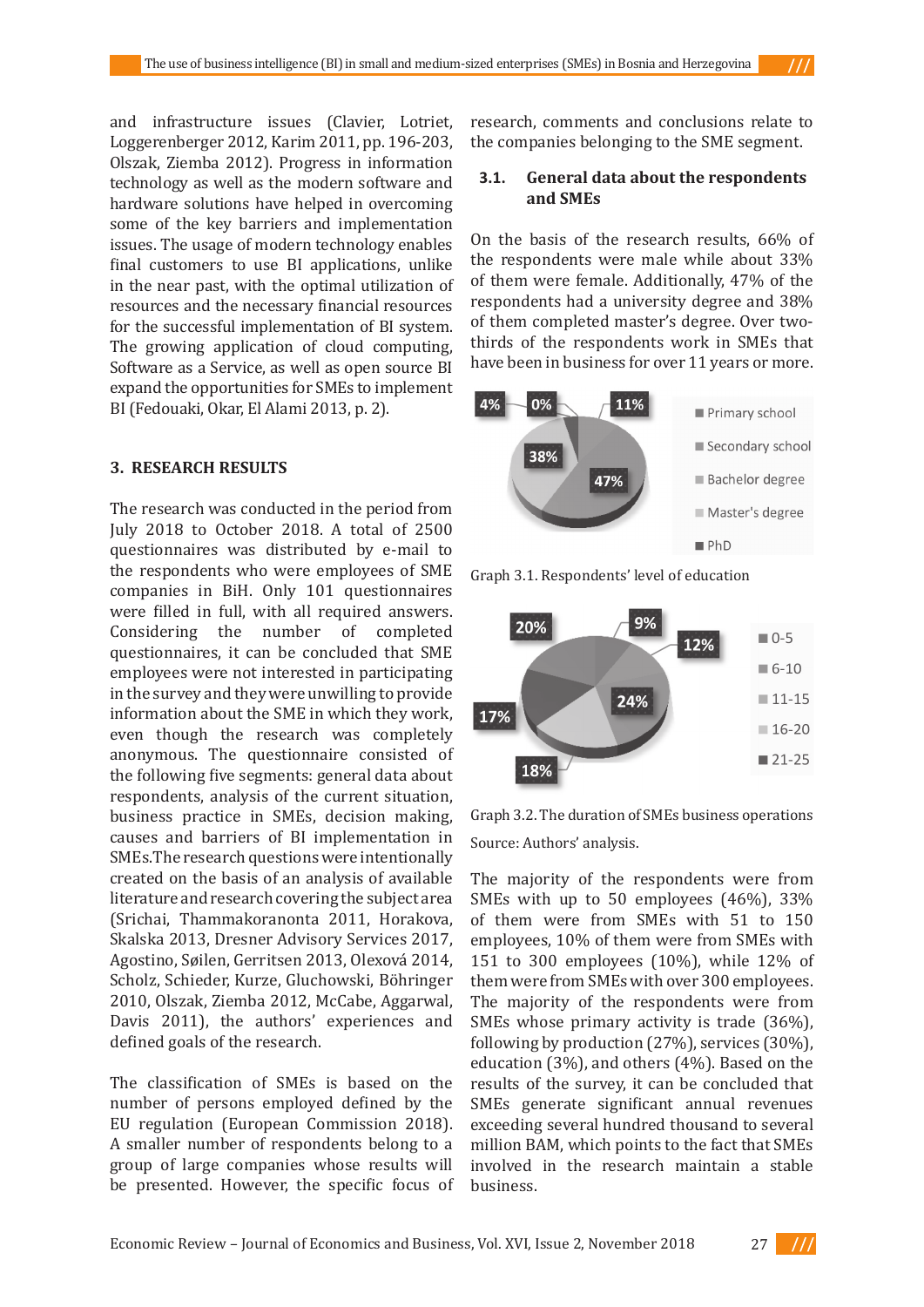### **3.2. Analysis of the current situation in SMEs**

According to the results of the research, a considerable number of respondents specified that SMEs used one or more information systems. The most frequently used information systems are ERP and CRM, as presented in the graph below. The survey did not include a segment related to the development stage of information systems, modules implemented and everyday usage among employees.



**Graph 3.3: Information systems used in SMEs**  Graph 3.3. Information systems used in SMEs

**Source: Authors' analysis.**  Source: Authors' analysis.

relate to a certain type of simple ERP solution SMEs have operated for over 10 years.  $0<sub>0</sub>$ primarily intended for accounting. About 50% **Source: Authors' analysis.**  On the basis of the results presented in the **On the basis of the results presented in the previous graph, it can be concluded that the**  majority of SMEs have the basic prerequisites which is one of the basic prerequi for implementing BI system, meaning that they efficient business operations un systems they have at present. Additionally, as well as others that will be presente 11% of SMEs with "Other" information systems clearly justify the fact that the vast m **fact that the vast majority of SMEs have operated for over 10 years.**  previous graph, it can be concluded that the could use databases of one or more information

of the results presented in the sof the respondents believe their company is h, it can be concluded that the constantly improving the information systems, AEs have the basic prerequisites which is one of the basic prerequisites for ing BI system, meaning that they efficient business operations under the **simple ERP solution primarily intended for accounting. About 50% of the respondents**   $e$  databases of one or more information conditions of modern economy. These details have at present. Additionally, as well as others that will be presented further, with "Other" information systems clearly justify the fact that the vast majority of SMEs have operated for over 10 years.





**Optimistic research results relate to the fact that a significant number of the respondents s** didivision in the future of  $\alpha$  in the future in the future in the future in the future in the future.  $\alpha$  is the future in the future in the future in the future in the future in the future in the future in the futu **Source: Authors' analysis.** (1 – I do not agree, Very little; 5 – I fully agree, Very much)

**This sufficiently proves the fact that SMEs undoubtedly recognize the role and Common results relate to the fact of the fact that a significant number of the respondents** BI implementation, on the basis of w **sincerely believe their company will implement new information systems in the future.**  sincerely believe their company will implement possible to generate the required rep new information systems in the future. results<sub>of the research<sub>suggest most res</sub></sub> **long-term business.**  This sufficiently proves the fact that SMEs Optimistic research results relate to the fact undoubtedly recognize the role and importance of advanced information systems in order to ensure efficient and effective long-term business.

**8**  collecting data from a broad number of internal iearch results relate to the fact Unique databases are essential for successful BI implementation, on the basis of which it is possible to generate the required reports. The results of the research suggest most respondents consider their company has a unique database, and external sources. The research did not include a segment of quality and size of the database, or hardware configuration of the servers.

 $III$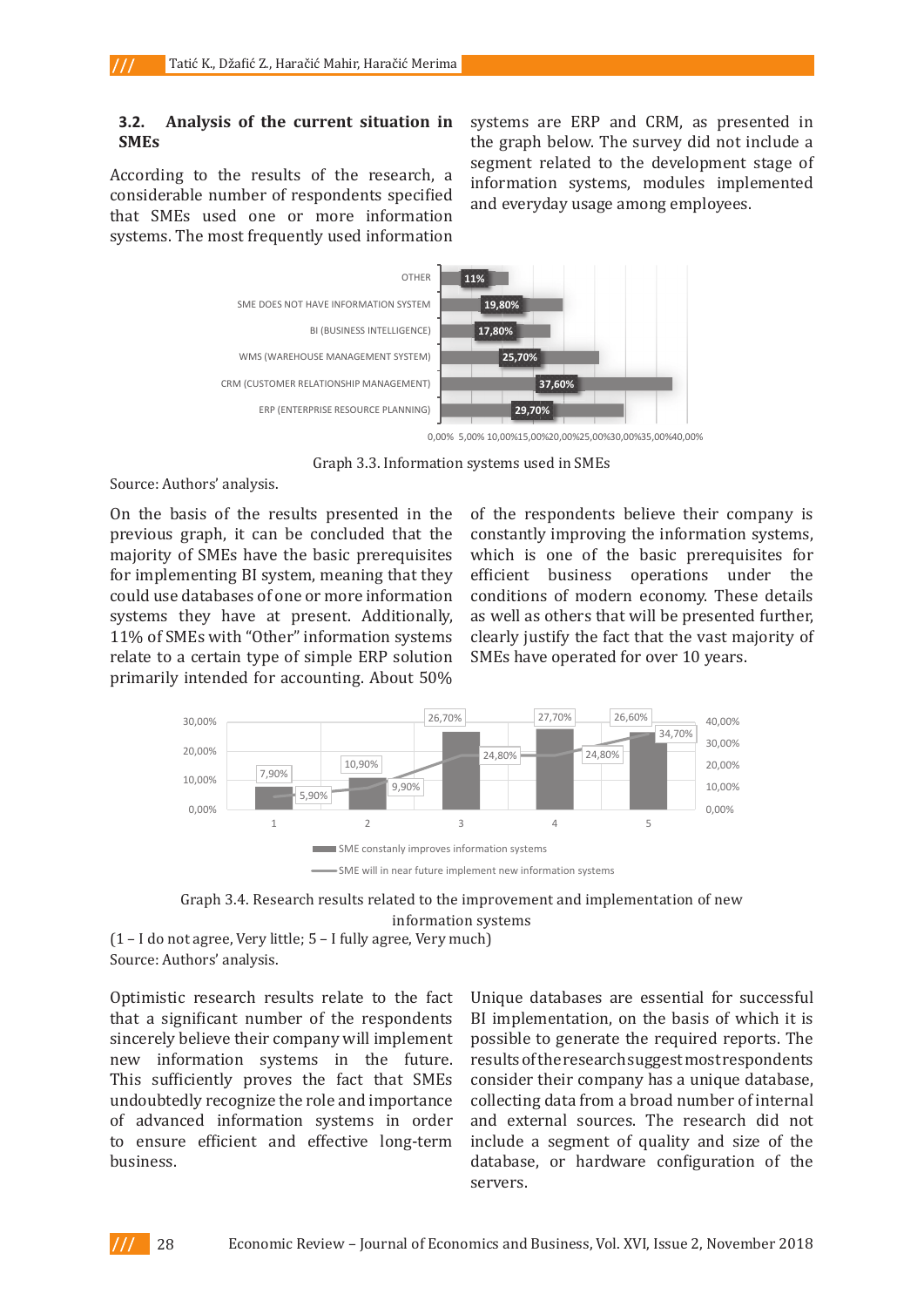

Graph 3.5. Databases in SMEs

**(1 – I do not agree, Very little; 5 – I fully agree, Very much)**  (1 – I do not agree, Very little; 5 – I fully agree, Very much) **Source: Authors' analysis.**  Source: Authors' analysis.

**Source: Authors' analysis.**  in their companies are consolidated. One of the presented in the following graphs. Add possible reasons for this may be the specific the research results reveal that S **SMEs, meaning that ERP, CRM and WMS are precisely information systems that**  types of information systems used in SMEs, different sources of data. ERP system meaning that ERP, CRM and WMS are precisely be regarded as the fou suggesting the primary source of the primary source of the primary source of the primary source of the following  $\frac{1}{2}$  suggesting  $\frac{1}{2}$  suggesting  $\frac{1}{2}$  suggesting  $\frac{1}{2}$  suggesting  $\frac{1}{2}$  suggesting  $\frac{$ data stored in a single database or separately in daily basis, which should not only repr The respondents specified that the databases information systems that complement each other according to their architecture and use shared compatible and consolidated databases.

typically used in SMEs, powerfully suggesting narrow focus of ERP (e.g., CRM, WMS, I Significant research results refer to data sources

**Significant results references** to determine the product in the product of displacement in SMS systems in the product of the product of the product of the form of the form of the following  $\alpha$  is not beginned by the foll ble and consolidated databases. The rescellent base for business reporting but should also provide input parameters for business nt research results refer to data sources processes and purposes that are not in the ondents specified that the databases the primary source of data is not ERP system, as **the possible reasons for this may be the specific types of information systems used in**  presented in the following graphs. Additionally, Supering are consolidated. One of the presented in the following graphs, rudu reasons for this may be the specific the research results reveal that SMEs use on systems that complement each other a broad number of specific modules intended **g** to their architecture and use shared to generate significant data/information on a ed in a single database or separately in a daily basis, which should not only represent the different sources of data. ERP system should be regarded as the foundation of business, with narrow focus of ERP (e.g., CRM, WMS, DMS, etc.)



foreign organizations)

Graph 3.6. Data sources in SMEs **Graph 3.6: Data sources in SMEs** 

(1 – I do not agree, Very little; 5 – I fully agree, Very much) Source: Authors' analysis.

**Source: Authors' analysis.**  According to the results of the research, over half of the respondents stated there is at least one employee in charge of the analysis and reporting. Furthermore, in a significant number of SMEs, Excel is a very important tool used for reporting and analysis and they typically have

le respondents stated there is at least knowledge in Excel. In the case of good quality loyee in charge of the analysis and data (e.g. relevant, consistent, up-to-date) **p**. Furthermore, in a significant number and practical possibility to export data from **typically have one or more employees with the sophisticated knowledge in Excel. In the**  databases, Excel can be a reporting solution, case of a very million data (e.g. relevant, up-to-date) and produced possibility for another production  $\mu$  $\mathbf g$  and analysis and they typically have  $\mathbf e$  especially for small companies. However, when one or more employees with the sophisticated

Economic Review – Journal of Economics and Business, Vol. XVI, Issue 2, November 2018 29 **with significant turnover and increasing number of business processes, it is necessary to have a have a have a** more contourned and busing

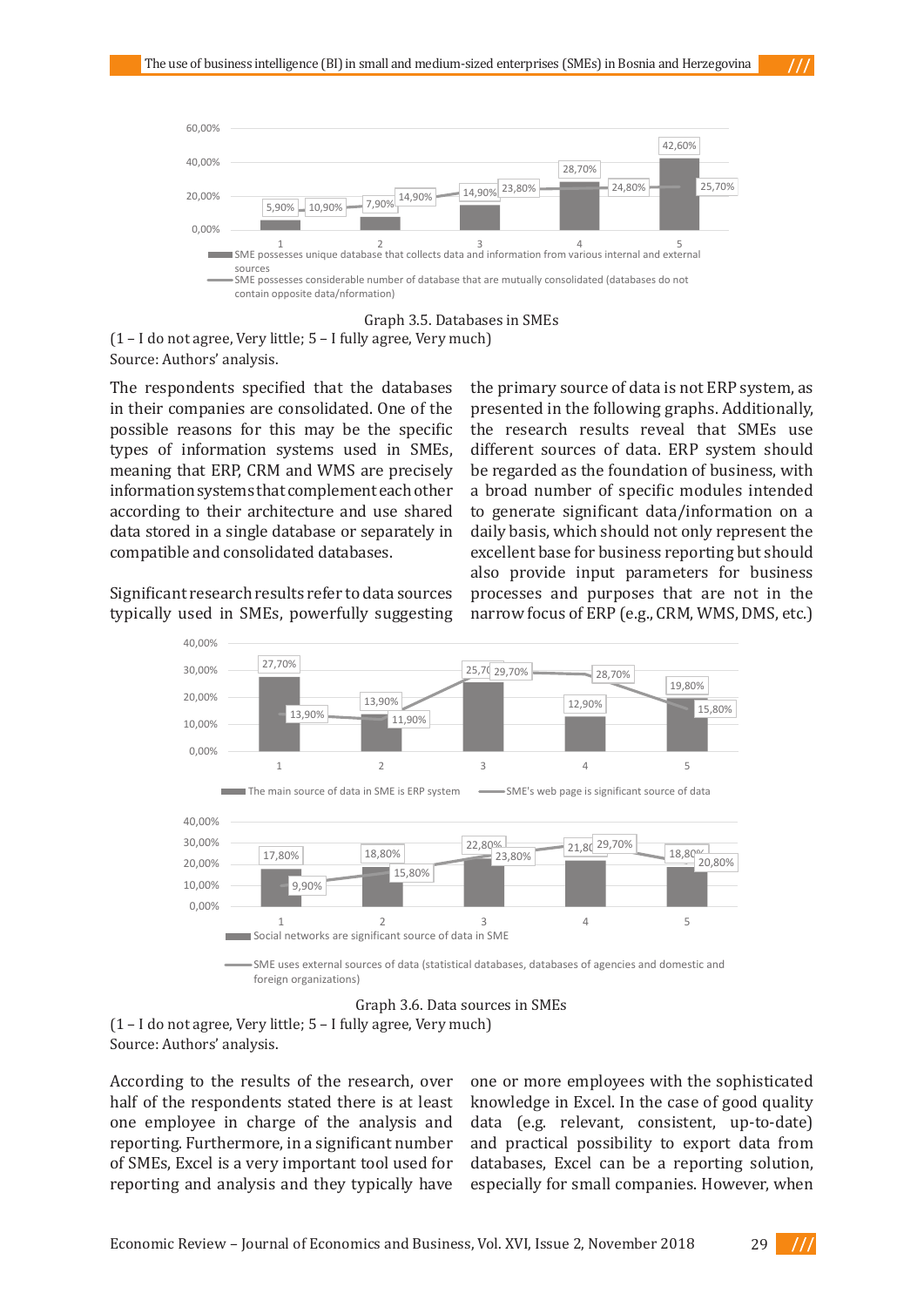it comes to companies with a higher number of employees or with significant turnover and increasing number of business processes, it is

to companies with a higher number necessary to have a more advanced reporting system.



Graph 3.7. The use of Excel in SMEs **Graph 3.7: The use of Excel in SMEs** 

(1 – I do not agree, Very little; 5 – I fully agree, Very much) **(1 – I do not agree, Very little; 5 – I fully agree, Very much)**  Source: Authors' analysis. **Source: Authors' analysis.** 

On the basis of the research results presented so far, it is possible to derive a number of conclusions which will be properly presented presented in the graph below.

asis of the research results presented in detail in the discussion part, which are is possible to derive a number of highly supported by the results of the research presented in the graph below.



Graph 3.8. SME managers are aware they do not have an adequate system of data analysis and reporting  $(1 - I$  do not agree, Very little;  $5 - I$  fully agree, Very much) Source: Authors' analysis. **analysis and reporting** 

Distribution of the research results on the **3.3. Busine Source: Authors' analysis.**  previous graph may indicate that the respondents they are not quite sure if they possess an adequate if their companies have the correct information that they are not quite sure if they possess an adequate if their companies have the correct information exact distribution and process are not pairs. In their companies have the correct mornial system of reporting and analysis. The results of the or whether they have sufficient amount of  $\alpha$ **strategic level.**  that the same should be improved tremendously, do not have the exact data/information and that research that will be presented further also point to similar conclusions, related to the fact that SMEs do not have an adequate reporting system and which would lead to better decision making, both on operational and strategic level.

### **3.3. Business practice in SMEs**

**they define any possess and an adequate system of the results of reporting and analysis.** The results of the results of the results of the results of the results of the results of the results of the results of the results that will be presented further also point to be presented to similar conclusions, related to the fact that a complete EUT DO NOTE AND THE REFORMATION **STATES** and that the same show that the same an adequate reporting system and **number** of the respondents believe that in the ave an adequate reporting system and **trainber** or the respondents believe that in the ame should be improved tremendously, course of their business processes, employees The research results in this segment lead to a logical conclusion that the respondents are unsure if their companies have the correct information or whether they have sufficient amount of data, on the basis of which the decisions are typically made. We can also conclude that a significant do not carry out the re-entry of data, suggesting that most SMEs have information systems that use one or more consolidated databases, which was presented in the previous graphs.

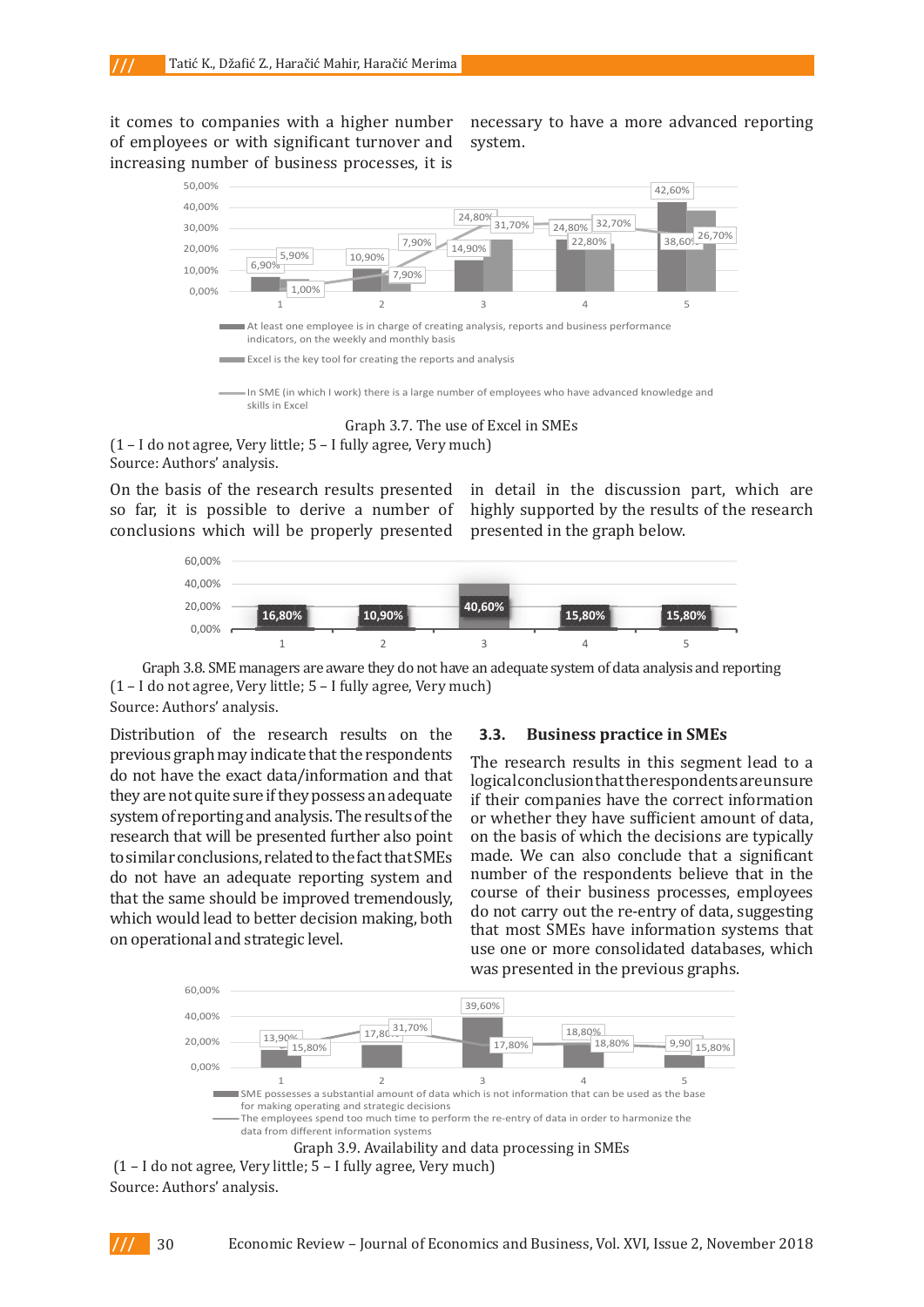The results of the research presented sufficiently indicate that a considerable number of the respondents spend a substantial amount of time creating Excel analysis, on the basis of which they make business decisions. Without going into the complexity of the analysis, we can conclude there is a need for a reporting system **necessarily lead to the same conclusions.** 

sults of the research presented where the key focus of managers will be to make ly indicate that a considerable number decisions, progressively eliminate barriers and pondents spend a substantial amount potential obstacles in daily business based on **relating Excel analysis, on the basis of accurate and reliable information. An additional relations** argument supporting this relates to the research results which show that different reports do not necessarily lead to the same conclusions. **which is the to may** only the barriers and positions and positions and positions and positions and positions and positions and positions are  $W$  in  $\mathcal{W}$  in  $\mathcal{W}$  in  $\mathcal{W}$  is a constant of the set of the set of t **daily business based on accurate and reliable information. An additional argument**  full complexity of the analysis, we can desults which show that unferent reports  $\alpha$ 



Different managers make business decisions using different/opposite data/information that do not lead to the same conclusions

Graph 3.10. Interpretation of data/information in SMEs **Graph 3.10: Interpretation of data/information in SMEs** 

systems, most respondents believe managers the fact that the research results at the they can monitor the efficiency of operations. also in the required metrics. Despite the lack of advanced information have confidence in data and information on the basis of which they make business decisions or that they have KPIs on the basis of which

**Despite the lack of advanced information systems, most respondents believe managers**  fidence in data and information on the time point to the conclusion that there is room which they make business decisions for significant improvement, not only in the hey have KPIs on the basis of which segment of reliability and accuracy of data, but However, it is critically important to signal the fact that the research results at the same also in the required metrics.





(1 – I do not agree, Very little; 5 – I fully agree, Very much)  **(1 – I do not agree, Very little; 5 – I fully agree, Very much)**  Source: Authors' analysis. **Source: Authors' analysis.** 

generating the required reports while the rest hunctions but also the genera The respondents believe a great number of reports are intentionally used to monitor business performance and make business decisions but a considerable number of the respondents at the same time genuinely believe that a few employees have a direct access to of the employees "manually" generate time-

bondents believe a great number of consuming reports. These results may point to are intentionally used to monitor the conclusion that the reporting system is not performance and make business available/distributed to all employees equally to but a considerable number of the and that they do not have an authority to **the same time genuinely believe** instantly access it, which can ultimately affect w employees have a direct access to the efficiency not only of business processes/ authority to instant a unit of the second can ultimately and ultimately and ultimately affect the efficiency of functions but also the general efficiency of the company.



<sup>(1 –</sup> I do not agree, Very little; 5 – I fully agree, Very much)  **(1 – I do not agree, Very little; 5 – I fully agree, Very much)**  Source: Authors' analysis. **Source: Authors' analysis.**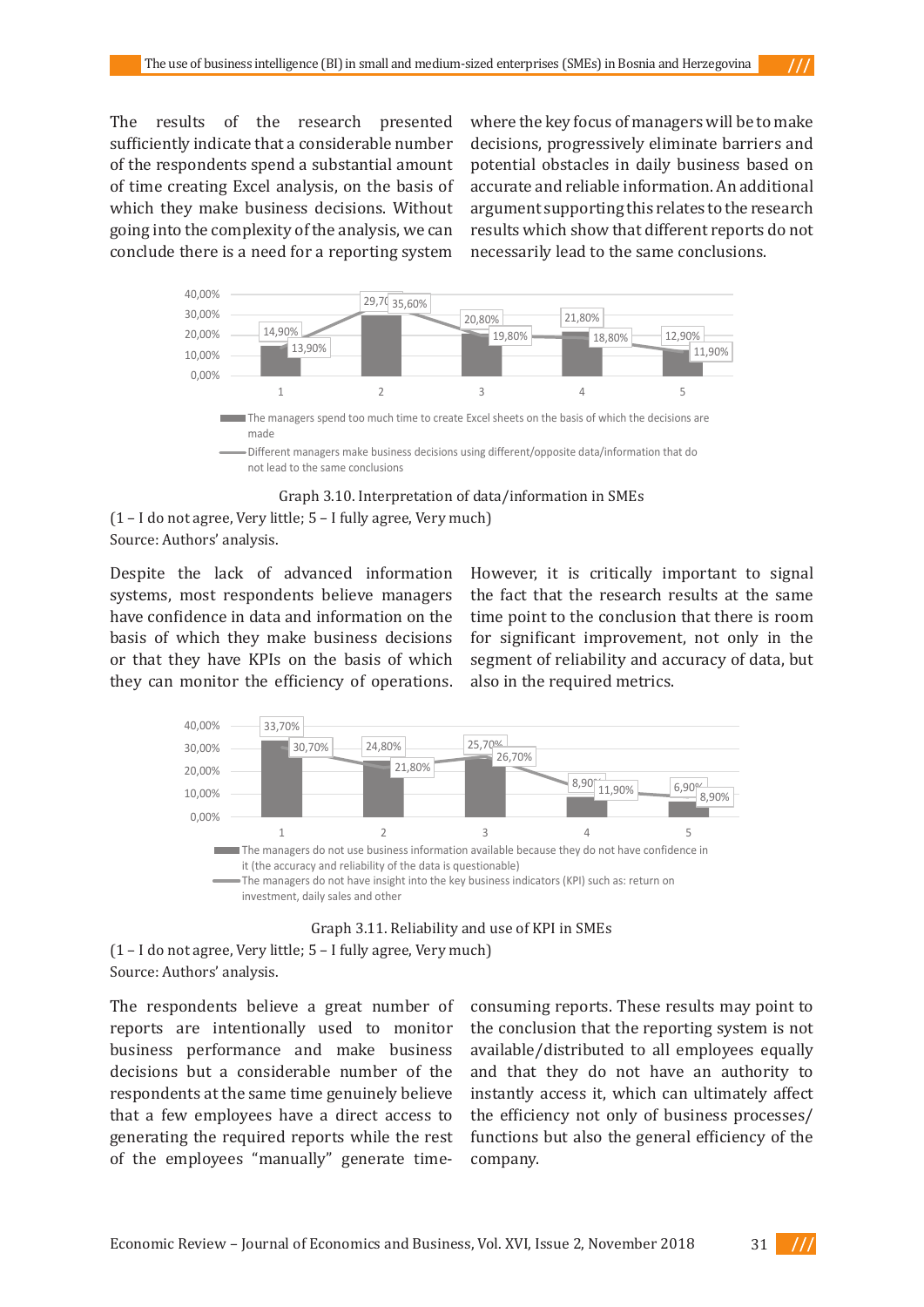

**Graph 3.12: Access to reports and their utilization**  (1 – I do not agree, Very little; 5 – I fully agree, Very much)  **(1 – I do not agree, Very little; 5 – I fully agree, Very much)**  Source: Authors' analysis.

**Source: Authors' analysis.**  segment of the research is that SMEs possess According to the research results, it is evidence reliable data and valuable information but **RCCOTOINE to the research results**, it is evi-The final conclusion that can be drawn for this they require a systemic approach to generate the necessary data and information, such as BI **3.4. Making business decisions**  system. It is also possible to conclude that the respondents actively use Excel as an essential tool for generating reports and analyzing business performance, which can undoubtedly be a bottleneck for SMEs with a more considerable number of employees, business and the ability to generate reports and processes, etc. generate reports and KPIs indicating the real state of business indicating the real state of business in Section 2016.

#### **3.4. Making business decisions**

ottleneck for SMEs with a more<br>able number of employees business, employs accurate, reliable, and timely data and the contract information in SMEs genuinely need BI as a reporting system for<br>life a systemic annroach to generate ance a systeme approach to generate analyzing business performance. Furthermore,  $\frac{1}{2}$ of the research is that small possess According to the research results, it is evident the research results clearly indicate there is a certain discrepancy between the indicators according the managers and employees, creating appropriate and analyzing available to managers and employees, creating generating reports and analyzing confusion about the factual situation in the nerformance which can undoubtedly performance, which can undoubledly company. Only an adequate BI system that has the ability to generate reports and KPIs indicating the real state of business in SME.



Graph 3.13. The need for BI in SMEs **Graph 3.13: The need for BI in SMEs** 

(1 – I do not agree, Very little; 5 – I fully agree, Very much)  **(1 – I do not agree, Very little; 5 – I fully agree, Very much)** 

Source: Authors' analysis.

The vast majority of the respondents consider BI has a number of advantages and practical applications in SMEs. Thus, for instance, the respondents believe BI provides better control  $\overline{\phantom{a}}$ **Source:**  $\overline{\phantom{a}}$  and  $\overline{\phantom{a}}$  and  $\overline{\phantom{a}}$ 

over SME business and increases productivity and number of advantages and practical quality. In addition, the respondents consider BI to  $p$  in SMEs. Thus, for instance, the be extremely useful when managing and improving nts believe BI provides better control business processes (BI in the BPM service).

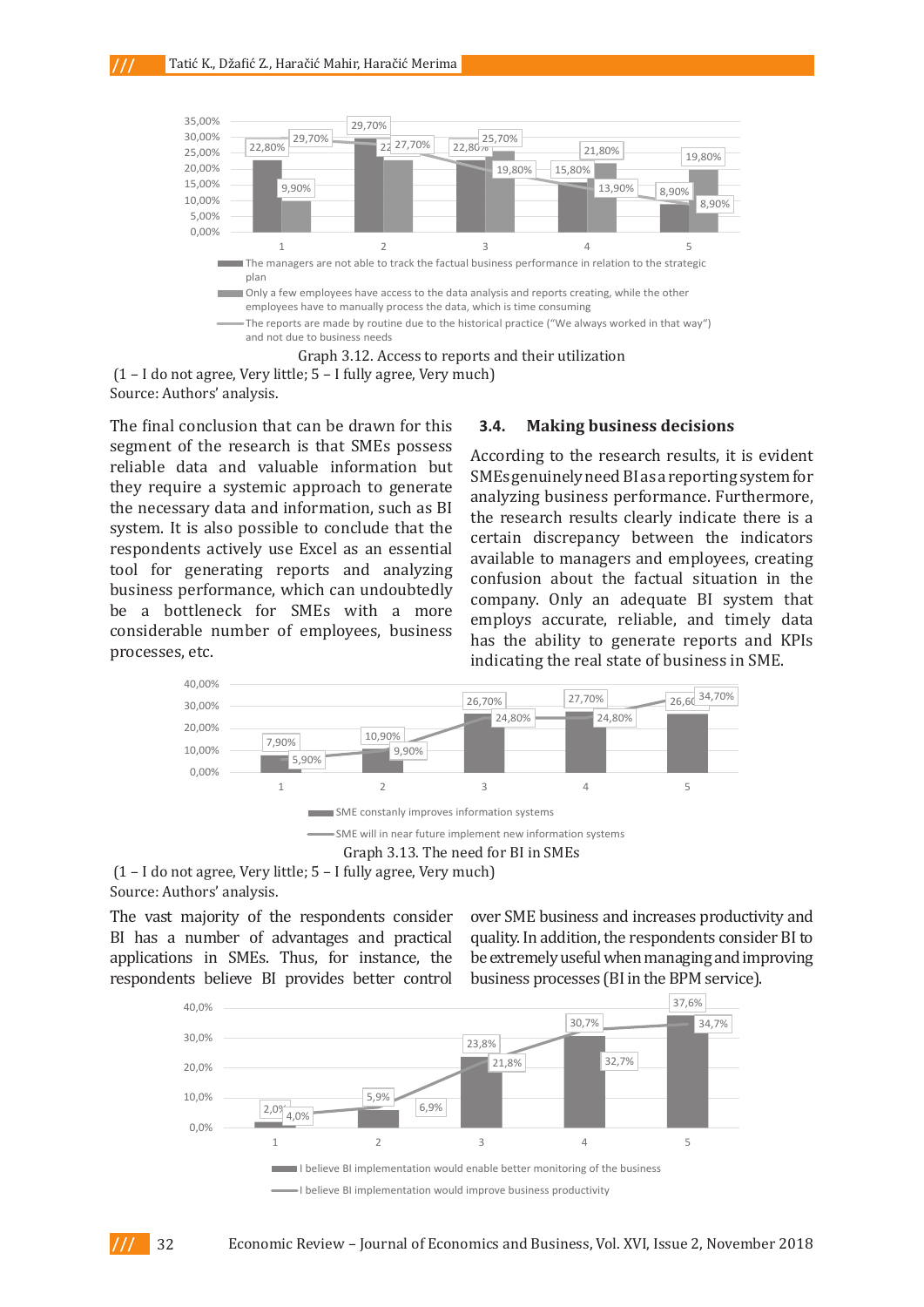

Management, BPI – Business Process Improvement)

**Graph 3.14: The impact of BI on the business performance of SMEs**  Graph 3.14. The impact of BI on the business performance of SMEs **AULIIOIS** dilalysis. (1 – I do not agree, Very little; 5 – I fully agree, Very much) Source: Authors' analysis.

At the end of this research segment, we can **claims.**  segments of the research, clearly indicates that confirms that their attitudes agree with the and which of the conclude the respondents consider there is a real need for BI effective tools in SMEs. The majority of the respondents believe the implementation of BI would have multiple advantages and positive effects on the business of SMEs. This segment of the research, compared to other respondents in most cases have a clear attitude and the distribution of respondents' answers stated claims.

#### **3.5. Causes and barriers of BI implementation in SMEs experience in the field of solving the identified problems** of solving problems of solving problems of solving problems of solving problems of solving problems of solving problems of solving problems of solving problems

The last part of the research was devoted to the **investment. The research results sugg** analysis of the key barriers and obstacles that directly affect the possibility of implementing BI in SMEs. According to the research results, ffect the possibility of implementing the lack of financial resources. **The research results suggest one of the significant barriers of BI implementation is the lack of financial resources.** 

r BI effective tools in SMEs. The majority significance for SMEs. An additional obstacle espondents believe the implementation for managers who are aware of the role and  $\frac{1}{2}$  implementation of BI would have multiple advantages and positive effects of BI fax  $\frac{1}{2}$  would have multiple advantages and positive effects of BI fax  $\frac{1}{2}$  would have **business of SMEs. This segment of the research of the compared to other segments of the respectively indicates that response that response in the field of information and experience in the field of distribution of respondents' answers confirms that their attitudes agree with the stated**  solving the identified problems/opportunities. **Causes** and barriers of BI related to the implementation of BI in SMEs. An **that directly affect the possibility of international binds** by the possibility of  $\mu$  in SMEs. **results, the key barrier relationship in the key management in the knowledge and information about the knowledge and information about**  $\mathbf{r}$ which ultimately affects the vision and strategy **entation in SMEs** additional and very important segment in SMEs is the amount of financial resource available for f the key barriers and obstacles that the significant barriers of BI implementation is the key barrier relates to managements lack of knowledge and information about BI role and importance of BI for SMEs is precisely the lack Namely, a significant number of managers are not sufficiently familiar with the techniques and types of BI solutions existing on the market, and which of these solutions would be the most appropriate for SMEs in which they operate, investment. The research results suggest one of

- 111

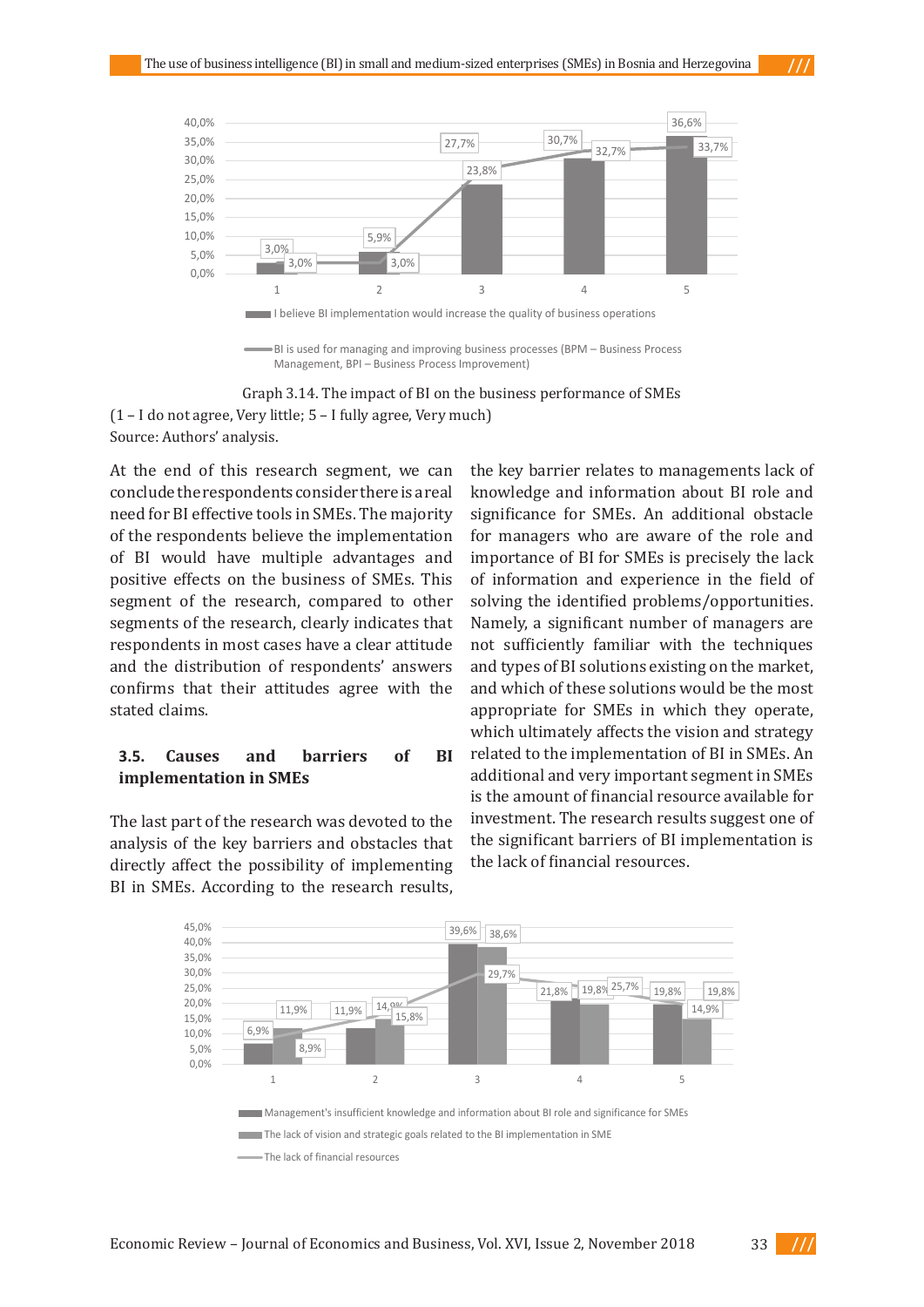

Lack of defined KPI and SME needs for analyzes, simulations and reports

implementation segment is also a significant are the companies with 51 or more empl to adequately implement BI system with the help  $\_$  production industry. of external companies/consultants according The lack of experience and knowledge in BI barrier. When it comes to BI implementation, we do not suggest SME employees should perform the implementation but they should be capable to the needs and specific requirements of SMEs. An additional problem and barrier are unclearly defined KPIs, which are very important and crucial in the implementation of BI system. Implementation of BI system, as outlined, is an exceptionally sensitive process affected by many factors. Adequate preparation of the implementation and explicit definition of the project tasks and the ways to eliminate/reduce the obstacles directly affects the success of the implementation and practical use of BI system.

**Source: Authors' analysis.** 

### **4. DISCUSSION**

Successful implementation of BI in SMEs is a process that depends on a number of internal and external factors. Making decisions based on accurate and reliable data and key indicators is recognized as distinctly important by the respondents working in SMEs. The fundamental prerequisite for efficiently implementing an advanced reporting and analytic system is the existence of an adequate database, based on which it is possible to generate the necessary reports that are accurate, consistent, and properly represent the factual situation in SMEs. Because of this, one of the essential prerequisites for the implementation of BI system is a successfully implemented additional information system, such as ERP, CRM WMS and others. According to the research, SMEs with ERP in most cases have both CRM and BI. From

of experience and knowledge in BI the aspect of the number of employees, these Vhen it comes to BI implementation, we who have operated efficiently for over  $11$ iggest SME employees should perform years, achieved significant revenues and they ementation but they should be capable primarily belong to the branch of the trade and are the companies with 51 or more employees, production industry.

> databases. According to the research results, Some of the additional prerequisites for successful BI implementation typically include constant improvement of existing information systems or investment in the new ones, as well as the existence of one or more consolidated the vast majority of SMEs without ERP, CRM systems, or ultimately BI systems expressed their desire to gradually introduce and implement them.

The foundation of BI is a database on the basis of which it is possible to efficiently generate the necessary reports and reliable indicators. Considering the research results, it is evident there is a lot of room for improvement in this segment, meaning that it is necessary for SMEs to carefully analyze the architecture and the data they possess and to extract the data/ information they will need to improve the preparation and implementation of the new information systems.

The research results uniquely point to the fact that SMEs recognize the role and importance of an adequate reporting system for improving the business decision making system. The existing systems for monitoring and analyzing data help in properly supervising the defined goals. However, based on the results of the research, there is a significant place for improvement. Based on the fourth segment of the research, we can reasonably conclude that

**Graph 3.15: Barriers of BI implementation in SMEs**  Graph 3.15. Barriers of BI implementation in SMEs **(1 – I do not agree, Very little; 5 – I fully agree, Very much)**  (1 – I do not agree, Very little; 5 – I fully agree, Very much) Source: Authors' analysis.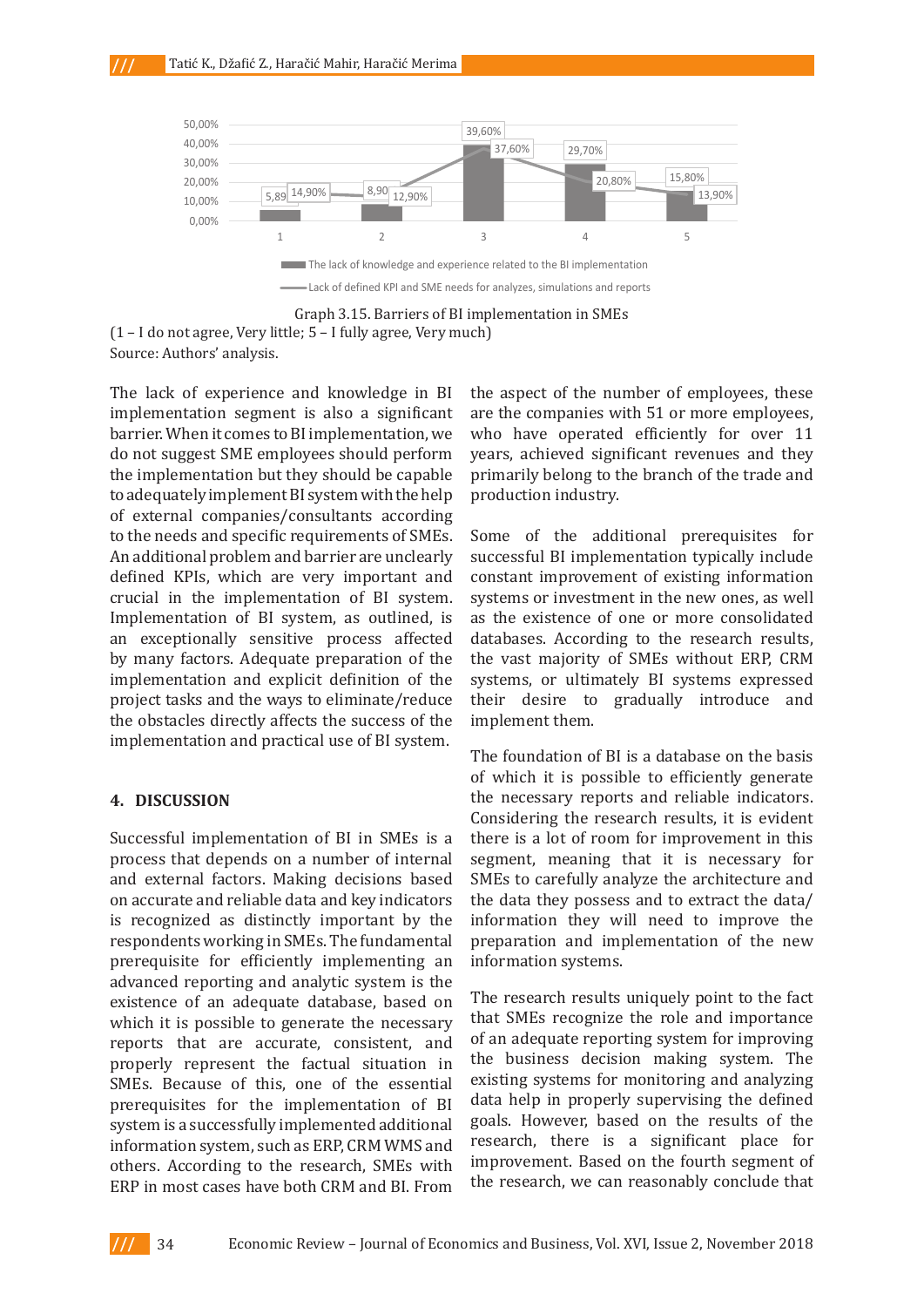SMEs have an urgent need for an advanced reporting system such as BI system and that its successful implementation would lead not only to the improvement of the decision-making system but also to a tremendous increase in efficiency, productivity and effectiveness of SME operations.

Successful SME business comprises an extremely important factor for the economy of a country, especially for developing countries such as BiH. Implementing BI system and fulfilling the prerequisites for such a process leads to increased competitiveness and productivity of domestic SMEs. However, the implementation of BI system is a process that typically requires a more considerable number of resources, both material and immaterial. According to the results of the research, the key barriers and obstacles to the implementation of BI system are the lack of financial resources, lack of vision and strategic goals in terms of BI implementation, insufficient information and knowledge, and other barriers presented insofar. However, the implementation and application of BI system are not an exclusive right and opportunity only for large companies and corporations. They possess more resources but the implementation and application process can be more complex than implementing and applying it in SMEs. Therefore, it is critical to emphasize that the implementation of BI system should be one of the strategic goals for SMEs and that the process of fulfilling the prerequisites and reducing/eliminating the barriers should remain the goal and plan for the near future. It is equally necessary to emphasize that BI system should be seen as a long-term investment that will instantly make returns right after the moment of successful implementation and practical application.

Based on the survey results, we present specific recommendations for SME companies in BiH:

- The successful implementation of information system (e.g. ERP, CRM, WMS, etc.), typically requires a strategic approach that will correctly anticipate SME needs and requirements for analytical tools such as BI.
- The implementation of information systems involves carefully designing a database that should anticipate the current and future requirements of SMEs in terms

of improving existing or implementing new information systems as well as BI solutions.

- Improvement of the existing or<br>implementation of new information implementation of systems should anticipate current and future KPI requirements in order to collect the necessary data and group them according to the present and future needs of SMEs, with the aim of faster and simpler implementation of BI system.
- Implementation of information systems typically requires significant financial resources necessary for the procurement,<br>implementation. and hardware implementation, and hardware<br>maintenance. The authors' practical maintenance. The recommendation relates to the cloud solution, one of the possible solutions available to SMEs, which provide a significant number of distinct advantages over traditional hardware solutions (some companies were proud of their own data centers but they are now proud they do not possess them at all, because they instantly switched to the cloud).

### **5. CONCLUSION**

BI implementation and application in SMEs are a critical factor for successful business operations, primarily due to BI role and importance in the process of making operational and strategic business decisions, consequently improving<br>the general business performance and general business performance and efficiency of SMEs. The conditions of a modern economy such as an extremely demanding and competitive market require SMEs to deliver an adequate product, at the right time, with low costs. The key segment of BI system is the rapid identification of bottlenecks and processes with black box syndrome, meaning that BI performs an active role in Business Process Management - BPM, Business Process Improvement- BPI and Business Process Reengineering -BPR (Tatić, Haračić, Haračić 2018, p. 37). It also improves the productivity and stimulates new ideas and innovations in business (Olszak 2014, p. 1107). Based on the considerable amount of research properly presented in the "Literature Review", and based on the research results, we can

 $\frac{1}{1}$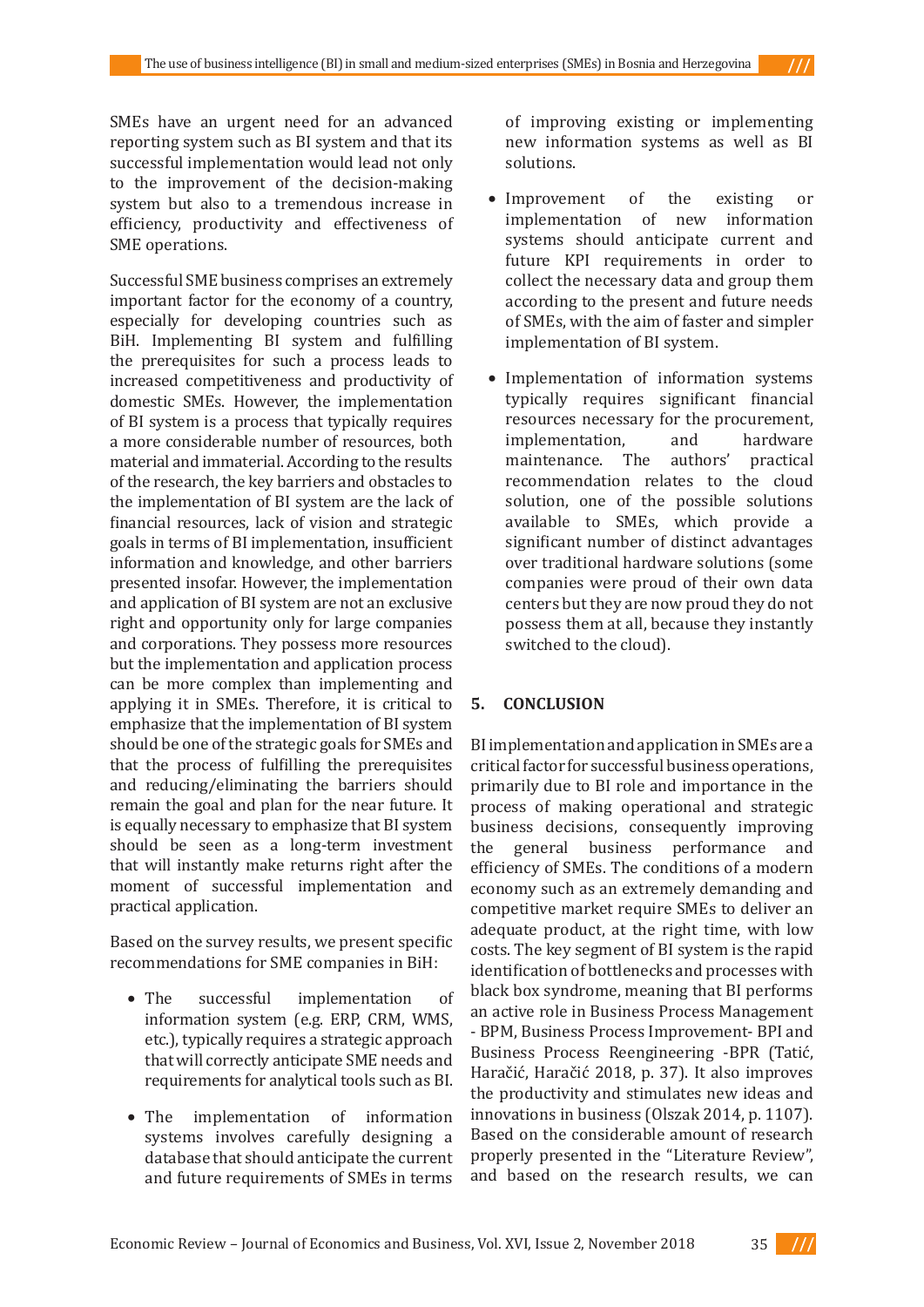draw a conclusion that the implementation of BI system in SMEs undoubtedly has several beneficial effects on the business, especially in the segment of improving strategic and business decision making, continuous optimization of resources, improvement of business processes, and efficiency of SME operations.

Based on the presented research results, it can be concluded that domestic SMEs have a lot of room for improving the business decision making process, both in the segment of existing systems of reporting as well as in the process of implementing advanced reporting systems, such as BI system. The key question is whether domestic SMEs will recognize the importance of well-timed BI implementation and start with the process of surpassing the barriers and obstacles with the help of modern trends and technologies, such as cloud computing (Bange, Eckerson 2017, page 5). Furthermore, an additional question is whether domestic SMEs recognize BI advantages and opportunities which can considerably reduce or completely eliminate certain key barriers for the successful BI implementation, which can be a subject of further research as well.

Recommendations for further research relate to a comprehensive analysis and extensive research of the possibilities of properly integrating BI system into the existing information systems of SMEs, carefully analyzing the quality of data and specific information in SME databases as well as the degree of practical use of BI system in everyday business for SMEs that already have implemented BI.

### **REFERENCES**

- 1. Agostino A., Søilen K.S., Gerritsen B. (2013). Cloud solution in Business Intelligence for SMEs –vendor and customer perspectives, Journal of Intelligence Studies in Business.<br>Al-ma'aitah M.A. (2013). The Role of
- 2. Al-ma'aitah M.A. (2013). Business Intelligence Tools in Decision Making Process, International Journal of Computer Applications (0975 – 8887) Volume 73– No.13.
- 3. Bange C., Eckerson W. (2017). BI and Data Management in the Cloud: Issues and Trends, BARC Research Study.
- 4. Benjamin T.A. (2013). The importance of business intelligence as a decision-making tool: Case study electricity company of Ghana (E.C.G), University of Oras, School of Business and IT.
- 5. Clavier P. R., Lotriet H., Loggerenberger J. (2012). "Business Intelligence Challenges in the Context of Goods-and Service-Domain Logic", in 45th Hawaii International Conference on System Science, IEEE Computer Society.
- 6. Davenport T. H., J. G. Harris, and R. Morison (2010). Analytics at Work: Smarter Decisions, Better Results, Harvard Business Press, Cambridge.
- 7. Dresner Advisory Services, LLC (2017). IoT Intelligence, [Online]. Available from: http://www.dresneradvisory.com 2017\_ iot\_intelligence\_market\_study\_-wisdom\_ of\_crowds\_series [Accessed: 15 September 2018].
- 8. Dyczkowski M., Korczak J., Dudycz H. (2014). Multi-criteria Evaluation of the Intelligent Dashboard for SME Managers based on Scorecard Framework, Proceedings of Federated Conference on Computer Science and Information Systems.
- 9. Džafić, Z., (2014), Business environment – The Case of Western Balkan countries, *Economic Review – Journal of Economics and Business*, Vol. XII, Issue 2, November 2014.
- 10. Džafić. Z., (2015), Patterns of growth and development of the BiH economy – Small and Medium versus Large companies, Third FINCONSULT. Fojnica, Proceedings, pp. 462-484, Rad publikovaniu: Business Consultant, april 2016, Vol. 8 Issue 55, p 75, http://web.a.ebscohost. com/abstract?direct=true&profil,
- 11. European Commission (2018). Small and medium-sized enterprises (SMEs). [Online]. Available from: https://ec.europa. eu/eurostat/web/structural-businessstatistics/structural-business-statistics/ sme [Accessed: 10 July 2018]
- 12. Fedouaki F., Okar C., El Alami S. (2013). A maturity model for Business Intelligence System project in Small and Medium-sized Enterprises: an empirical investigation, IJCSI International Journal of Computer Science Issues, Vol. 10, Issue 6, No 1.